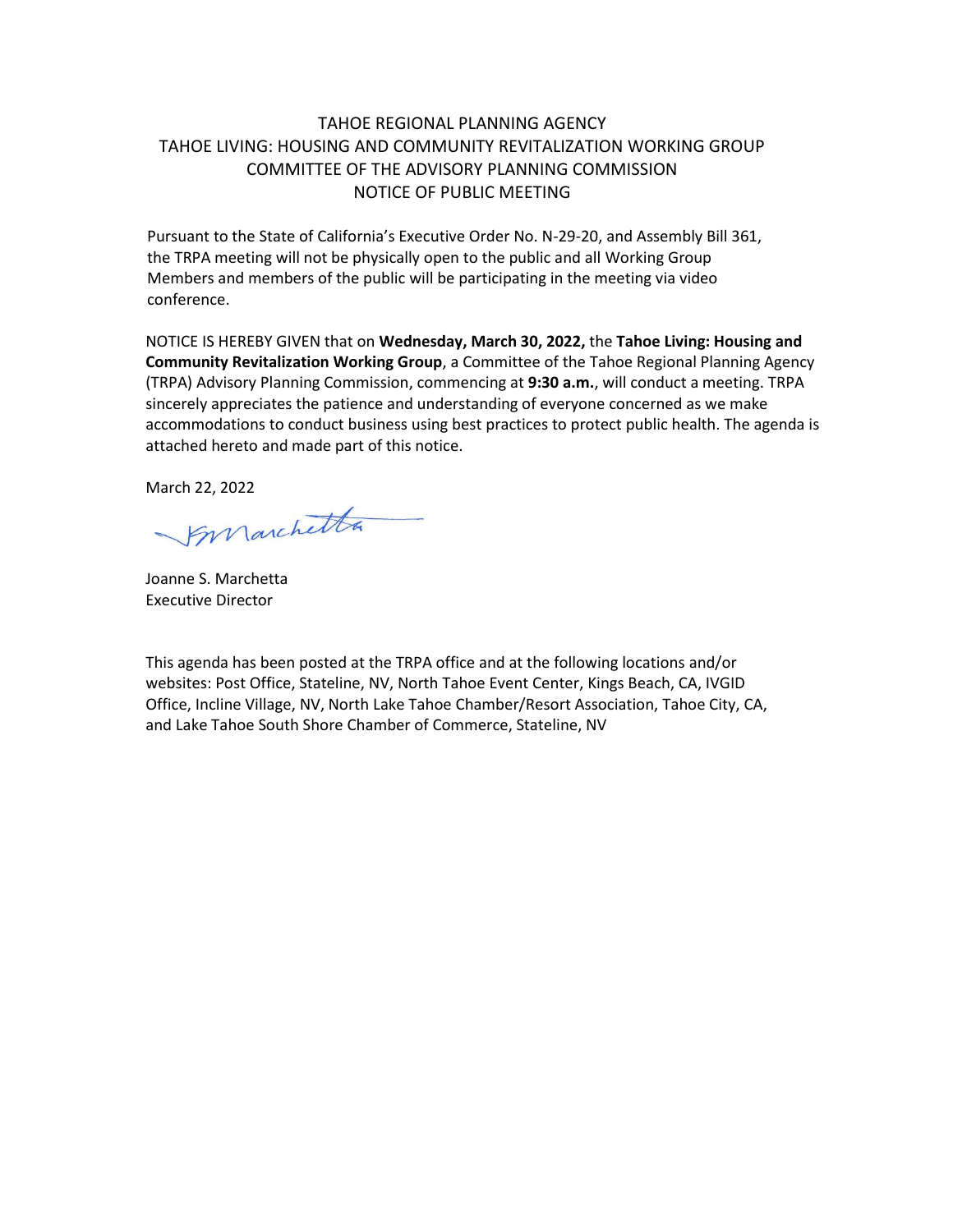## TAHOE REGIONAL PLANNING AGENCY TAHOE LIVING HOUSING AND COMMUNITY REVITALIZATION WORKING GROUP A COMMITTEE OF THE ADVISORY PLANNING COMMISSION

Via Zoom March 30, 2022  $9:30$  a.m.

#### AGENDA

Register in advance for this meeting: <https://us02web.zoom.us/meeting/register/tZYsdOitrjwoH9IhTaz2tDGvdJWv-nG1OYwC>

After registering, you will receive a confirmation email containing information about joining the meeting. If you are unable to access the Zoom virtual meeting, you can contact the TRPA admin staff at [virtualmeetinghelp@trpa.org](mailto:virtualmeetinghelp@trpa.org) or (775) 588-4547.

All items on this agenda are action items unless otherwise noted. Items on the agenda, unless designated for a specific time, may not necessarily be considered in the order in which they appear and may, for good cause, be continued until a later date.

Members of the public may email written public comments to Alyssa Bettinger[, abettinger@trpa.gov.](mailto:abettinger@trpa.gov) All public comments should be as brief and concise as possible so that all who wish to participate may do so; testimony should not be repeated. The Chair shall have the discretion to set appropriate time allotments for individual speakers (3 minutes for individuals and group representatives as well as for the total time allotted to oral public comment for a specific agenda item). No extra time for participants will be permitted by the ceding of time to others. Written comments of any length are always welcome. In the interest of efficient meeting management, the Chairperson reserves the right to limit the duration of the public comment period to an appropriate timeframe.

TRPA will make reasonable efforts to assist and accommodate physically handicapped persons that wish to participate in the meeting. Please contact Alyssa Bettinger at (775) 589-5301 if you would like to participate in the meeting and in need of assistance.

The Tahoe Living Working Group agenda and staff reports will be posted at <https://www.trpa.gov/tahoe-living-housing-and-community-revitalization-working-group-2/> no later than 7 days prior to the meeting date. Any member of the public with questions prior to the meeting may contact Alyssa Bettinger[, abettinger@trpa.gov](mailto:abettinger@trpa.gov) or call (775) 589-5301. On meeting day please contact TRPA admin staff at [virtualmeetinghelp@trpa.org](mailto:virtualmeetinghelp@trpa.org) or call (775) 588-4547.